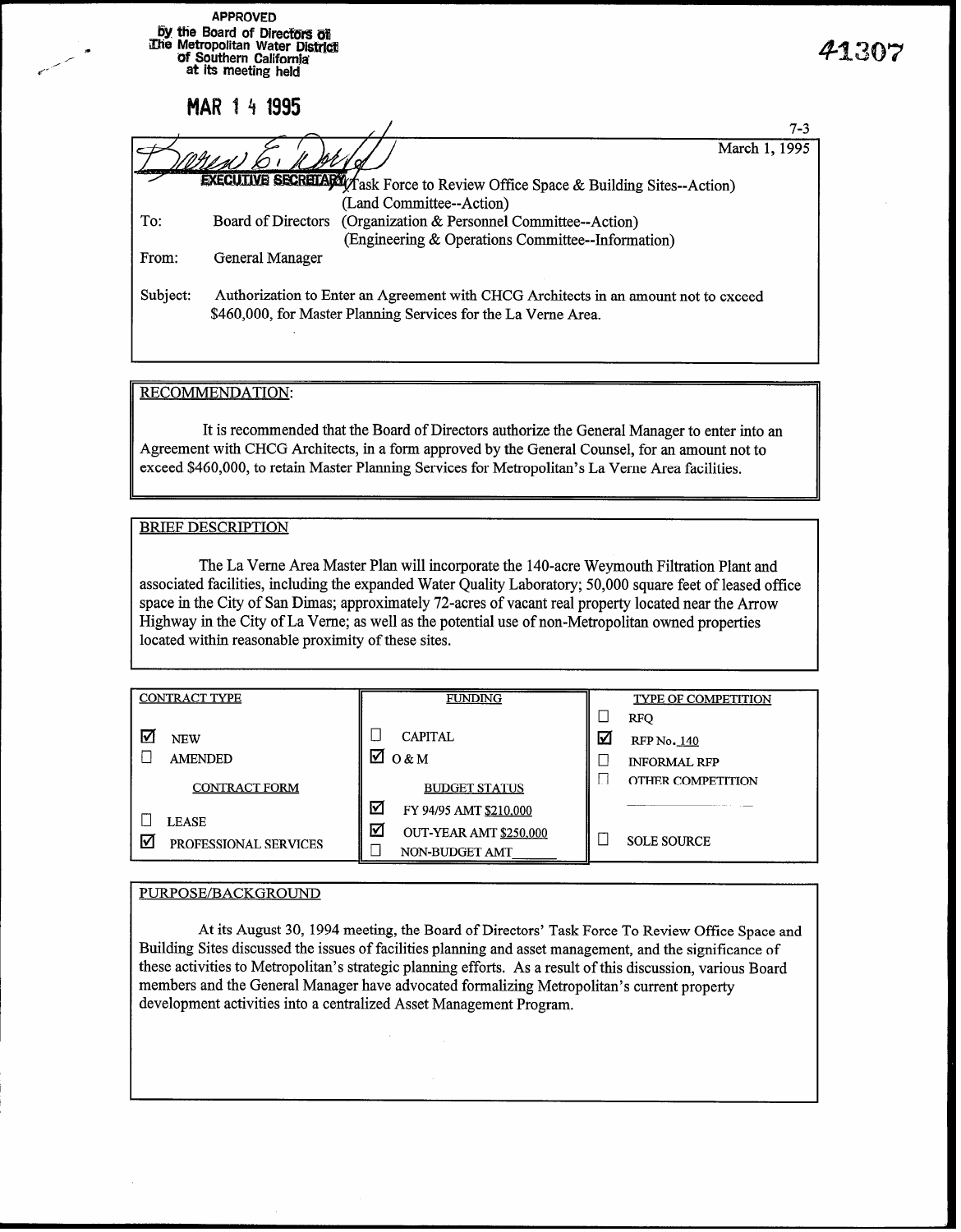The Asset Management Program will be organized as a cooperative venture between the General Manager's staff and the Operations, Engineering and Planning & Resources Divisions. An initial effort of the Asset Management Program will be to develop a Master Plan for all facilities located in the La Verne area. This La Verne Plan is ultimately anticipated to be used as a blueprint for the development of master plans for other Metropolitan facilities.

A Request for Proposals (RFP) to secure consulting services for developing the La Verne Area Master Plan was released on November 29, 1994. Proposals were evaluated, and interviews of short-listed respondents were conducted by a Review Committee comprised of staff from the Administrative Services, Engineering, Planning & Resources, Operations and Water Quality Divisions. Upon evaluation of the proposals and completion of the interviews, the selection of CHCG Architects is recommended.

Exhibit A details CHCG Architects' proposed scope of services. Exhibit B shows CHCG Architects' proposed project budget. The total amount of the consulting agreement would include both professional services and the reimbursement of incidental expenses.

#### MBE/WBE

CHCG Architects is a minority-owned firm. In compliance with Metropolitan's MBE/WBE Business Outreach Program goals, MBE participation is 55 percent (includes CHCG staff), and WBE participation is 5 percent. CHCG Architect's proposed project team includes the following subconsultants: McCann-Nay & Company, ASL Consulting Engineers, E.W. Moon Engineering (MBE), HYA Consulting, Corporate Design Consultants (MBE), Denis L. Kurutz and Associates, J.L. Hengstier & Associates, CALPEC Engineering (MBE), Bobby Knox Architects (MBE), Kal Krishnan Consulting Services, Inc., Cotton/Beland Associates, Inc., Keyser Marston, Hintz & Balvin (WBE), and Heliplanners.

Total participation: MBE \$253,000 - WBE \$23,000

#### CEQA COMPLIANCE/ENVIRONMENTAL DOCUMENTATION

Pursuant to section 15262 of the California Environmental Quality Act (CEQA) Guidelines, the Fursuant to section 15262 of the Cambridge Environmental Quality Act (CEQA) Guidelines, the action requested by this Letter is exempt from the provisions of CEOA because it involves planning studies for a possible future action. This possible future action is the Board's approval of the implementation of recommendations resulting from the La Verne Master Plan, which, if required, will be preceded by the completion and certification of a final Environmental Impact Report in full compliance with CEQA.

|   | NUMBER OF CANDIDATES                      | <b>EVALUATION CRITERIA:</b>                 |
|---|-------------------------------------------|---------------------------------------------|
|   |                                           |                                             |
|   |                                           |                                             |
|   | <b>INVITED TO RESPOND</b><br>85           | RELEVANT EXPERIENCE (35 pts.); SIMILAR      |
| ₩ | SUBMITTED PROPOSALS                       | <b>PROJECTS, INCLUDING EXPERIENCE WITH</b>  |
|   |                                           | OTHER PUBLIC AGENCIES (35 pts.);            |
|   | SHORT-LISTED<br>6                         |                                             |
|   |                                           | <u>TECHNICAL APPROACH/METHODOLOGY</u>       |
|   | <b>CONTRACTS WITH CONSULTANT</b>          | (20 pts.); MBE/WBE PARTICIPATION (10 pts.); |
|   | <b>TOTAL</b><br><b>NO OTHER CONTRACTS</b> | PREVIOUS SO. CALIF. PROJECTS (2.5 pts.);    |
|   | MAXIMUM DOLLAR AMT.                       | PROJECT SCHEDULE (2.5 pts.).                |
|   |                                           |                                             |
|   |                                           |                                             |
|   |                                           |                                             |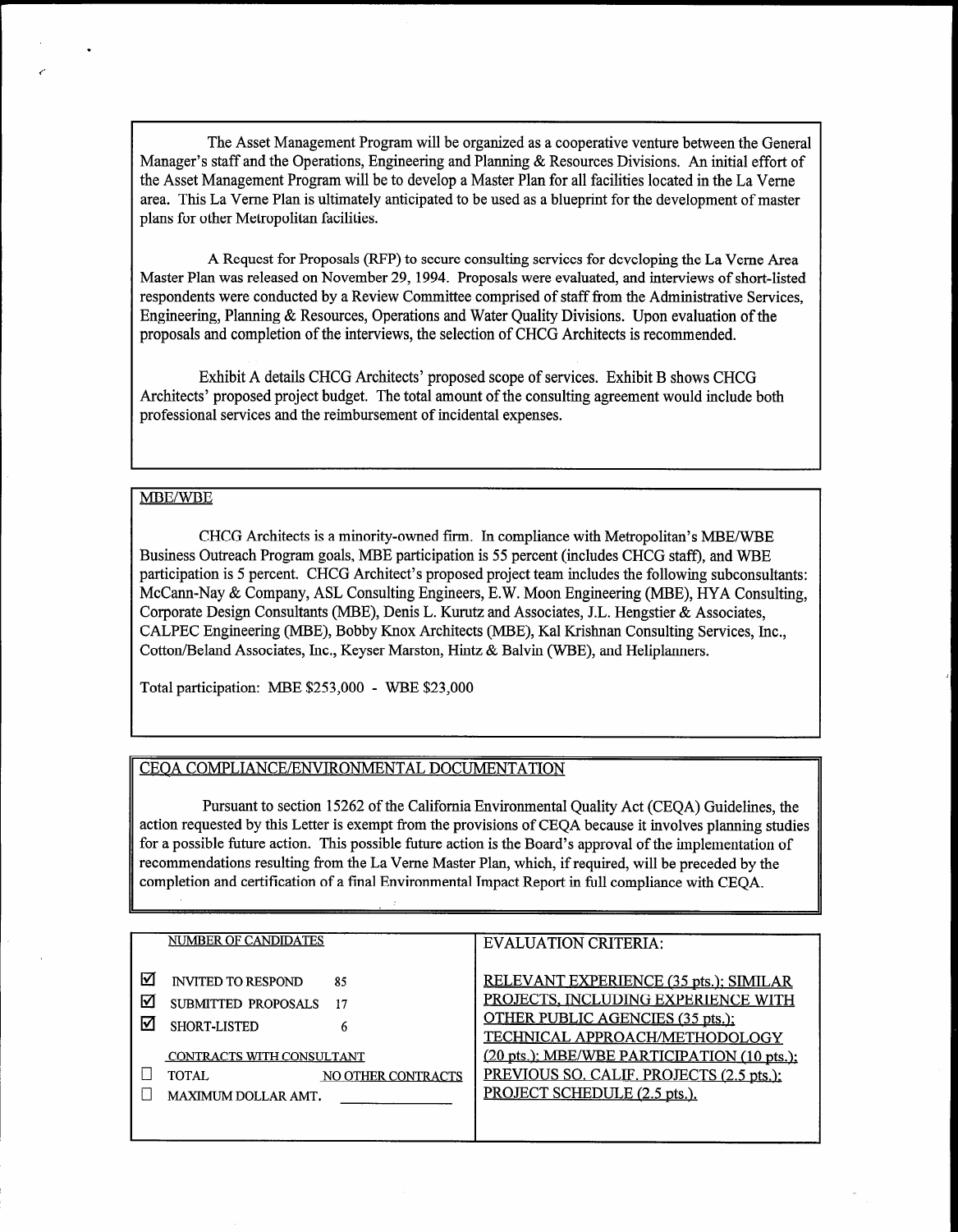| <b>CONTRACTUAL DETAILS</b>                                                                      |
|-------------------------------------------------------------------------------------------------|
| l۷l<br>ANTICIPATED DURATION<br>10 MONTHS<br>I۷.<br><b>HOURLY RATES</b><br>SEE ATTACHED SCHEDULE |
|                                                                                                 |

Approval of Request

John R. Wodraska<br>General Manager  $B_{X}$ 

1

- -3 -3; .- •.

Gilbert F. Ivey Executive Assistant for Strategic Policy Develop

Concur:

form John R. Wodraska

General Manage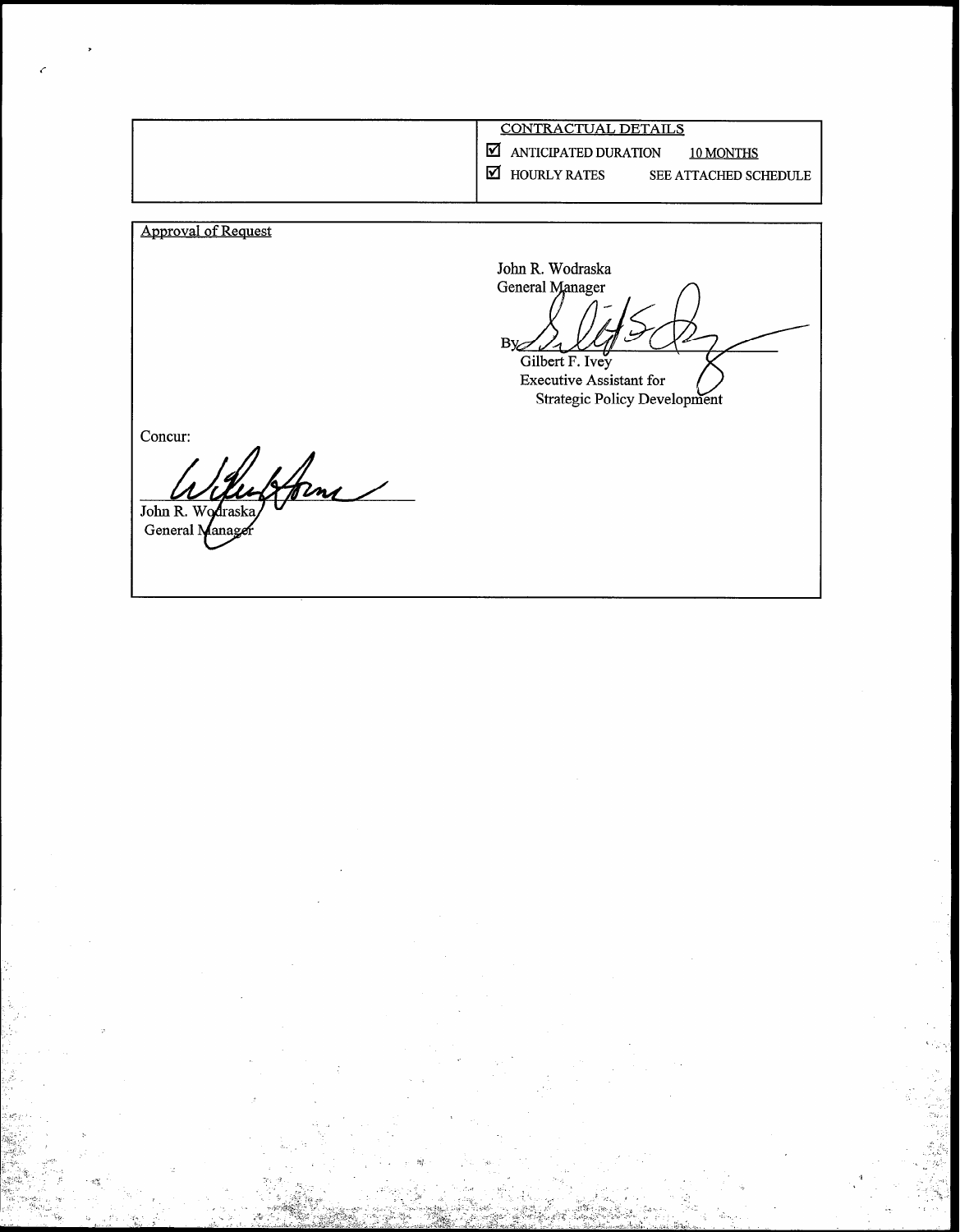### Proposed Scope of Services

- 1. Evaluate the possible relocation of administrative support functions and coordinate the siting and scheduling of those functions to be displaced as a result of future treatment process implementation.
- 2. Evaluate the possible use of non-Metropolitan owned properties and the potential benefit to Metropolitan of purchasing additional properties, including vacant or improved properties in proximity to the individual La Verne Area Master Plan sites.
- 3. Establish and define a unified architectural theme to blend with the existing landscape and architecture.
- 4. Deliver the architectural and landscaping report and recommendations which address the blending of the existing Administration Building and Headhouse and the existing Water Quality Laboratory with the proposed Laboratory expansion.
- 5. Review, analyze, and assess the current applicability of all previously prepared and current studies/documents and other existing information. Advise Metropolitan of additional reccmmendations or findings to improve the La Verne Area Master Plan project.
- 6. Utilize existing drawings and documents and conduct on-site surveys to verify or determine existing items that may affect the implementation of the Plan, including: a) building plans, b) grades or contours, c) structures and roads, and d) pipelines, utilities and drainage systems.
- 7. Conduct and perform investigations, as needed, to determine as-built conditions for those areas impacted by the Master Plan.
- 8. Verify the programming and space requirements for all presently housed and anticipated functions over the next 25 years for the ultimate development of the Weymouth Facility, the Arrow Highway site, San Dimas leased space and other potential locations.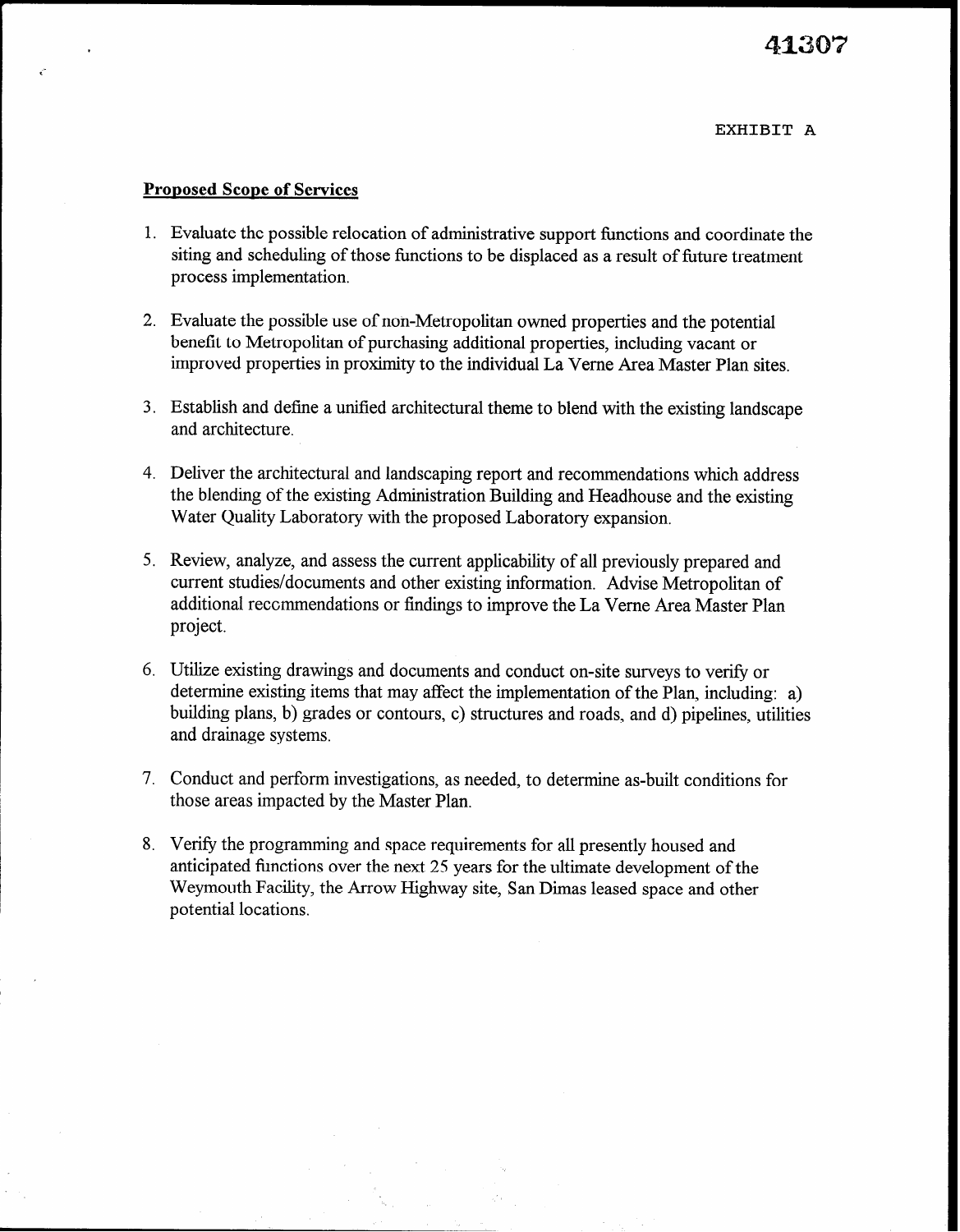- 9. Identify programmatic and space needs of the existing Zeolite Water Softener Buildings to determine, in conjunction with Metropolitan, the highest and best use of these buildings.
- 10. Evaluate the existing infrastructure and estimate future infrastructure needs based on anticipated growth. Make recommendations for infrastructure improvements required to service the entire Weymouth Facility site once the Plan is fully implemented.
- 11. Identify all infrastructure and utility improvements required to service the vacant Arrow Highway site to fully implement the Plan and recommend a schedule for infrastructure improvements.
- 12. Review and assess recommendations for site access, external and internal vehicular traffic patterns, pedestrian circulation traffic patterns, security, and parking requirements based upon future projected needs.
- 13. Address the development of the individual sites within the Plan with regard to compliance with local city regulations and ordinances, as well as other applicable codes and regulations.
- 14. Consult with appropriate agencies on site specific requirements and anticipated expansion of the Brackett Airfield as related to the potential use of the Arrow Highway site.
- 15. Prepare implementation schedules for each master plan option, including the implementation of new treatment processes, the displacement of existing facilities and the relocation and/or construction of any new facilities.
- 16. Prepare detailed and comprehensive cost estimates for each master plan option, with final cost estimates to be incorporated into the final report.
- 17. Make presentations to Metropolitan's Board of Directors and Board Committees regarding the Master Plan, as needed.
- 18. Assist with other matters related to the La Verne Area Master Plan, as requested by the Agreement Administrator.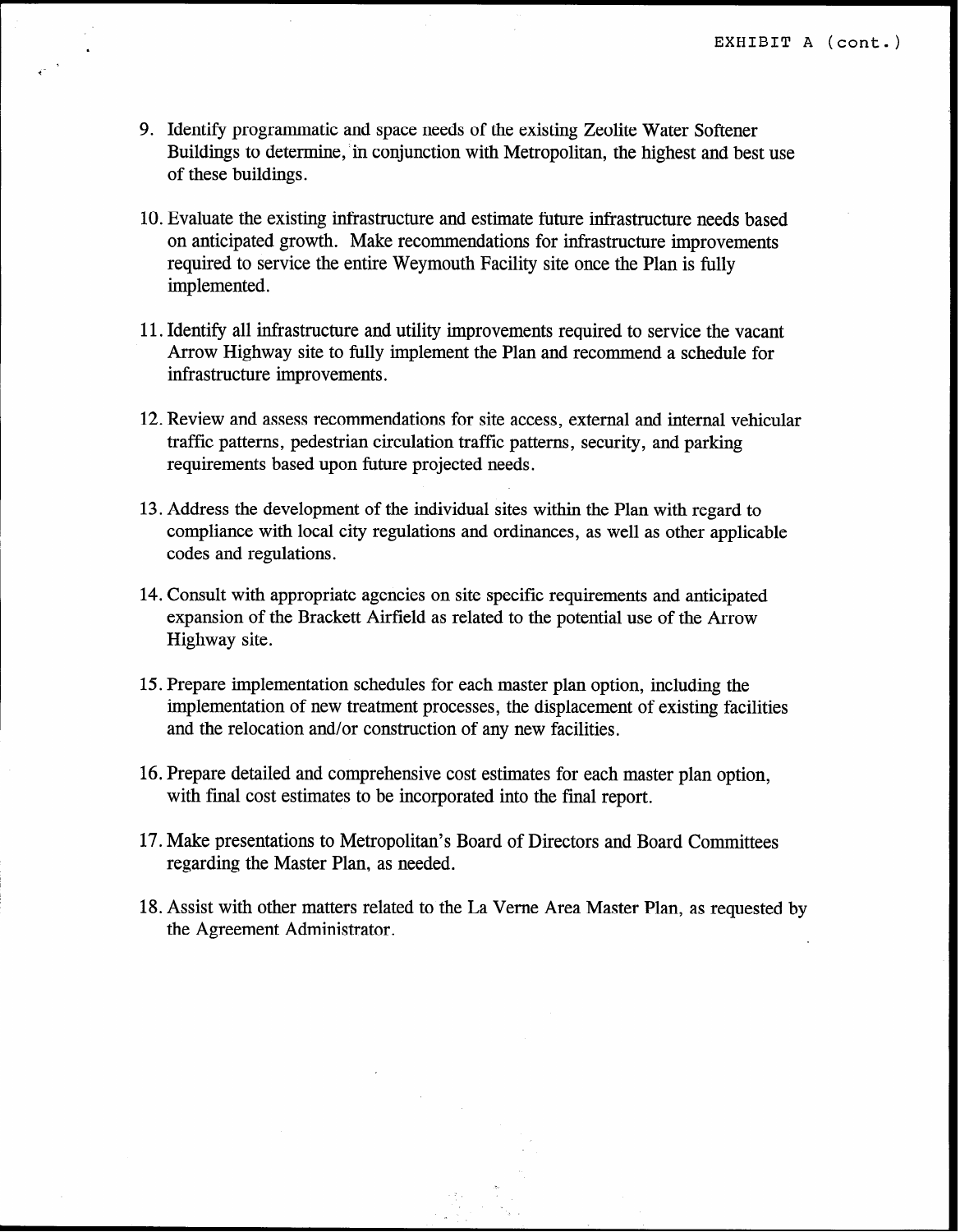41307



 $\frac{1}{\sqrt{2}}\left(\frac{1}{\sqrt{2}}\right)^{\frac{1}{2}}$ 

#### Budaet and Fee Schedule

As requested in Section 2 of RFP No. 140 for Master Planning Services for the La Verne Area Master Plan, we submit the following estimated cost breakdown:

| 1.0 | PHASE 1 INVENTORY AND DOCUMENTATION                                                          | <b>ESTIMATED COST</b> |
|-----|----------------------------------------------------------------------------------------------|-----------------------|
|     | Interviews and Programming                                                                   | \$40,000              |
|     | Survey and Documentation of Existing Conditions                                              | 35,000                |
|     | Topographic Aerial Survey (Outside Service)                                                  | 10,000                |
|     | General Site Plan Analysis                                                                   | 6,000                 |
|     | <b>Space Utilization Study Analysis</b>                                                      | 4,000                 |
|     | <b>System Overview Study Analysis</b>                                                        | 9,000                 |
|     | <b>ADA Study Analysis</b>                                                                    | 3,000                 |
|     | Phase 1 Report                                                                               | 7,000                 |
|     |                                                                                              | Subtotal - \$114,000  |
| 2.0 | PHASE 2 MASTER PLAN DESIGN                                                                   |                       |
|     | Architecture and Landscape Guidelines for the<br><b>Blending of Water Quality Laboratory</b> | 10,000                |
|     | Adaptive Reuse of Zeolite Softener Buildings                                                 | 20,000                |
|     | Architectural Theme/Vision                                                                   | 25,000                |
|     | Architectural Guidelines for Master Plan                                                     | 25,000                |
|     | Alternative Site Plan Designs                                                                | 105,000               |
|     | Space Planning                                                                               | 20,000                |
|     | Draft Master Plan Report                                                                     | 40,000                |
|     |                                                                                              | Subtotal - \$245,000  |
| 3.0 | PHASE 3 FINAL REPORT                                                                         |                       |
|     | <b>Final Master Plan</b>                                                                     | Subtotal - \$55,000   |

 $\ddot{\phantom{a}}$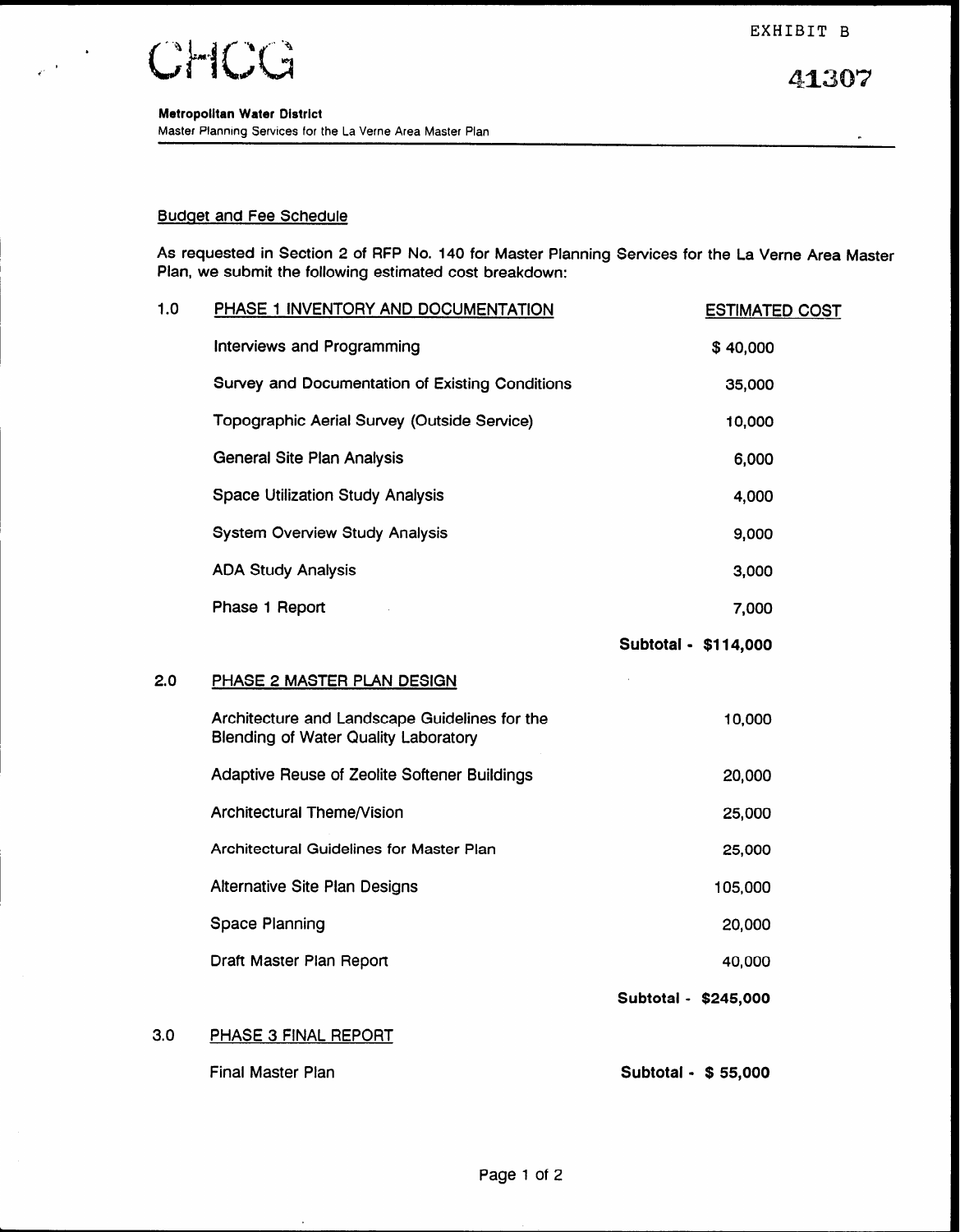EXHIBIT B (cont.)

 $\blacksquare$ 

 $e^{-t}$ 

Master Planning Services for the La Verne Area Master Plan

### Budget and Fee Schedule (Continued)

| 4.0 | <b>PROJECT SUPPORT FUNCTIONS</b>    | <b>ESTIMATED COST</b> |
|-----|-------------------------------------|-----------------------|
|     | <b>Estimating and Scheduling</b>    | \$20,000              |
|     | <b>Real Estate Asset Management</b> | 26,000                |
|     |                                     | Subtotal - \$46,000   |
|     |                                     | Total - \$460,000     |
|     |                                     |                       |

#### 5.0 ADDITIONAL SERVICES

| <b>Community Outreach</b>                       | \$14,000 |
|-------------------------------------------------|----------|
| <b>Environmental Analysis</b>                   | \$28,000 |
| <b>Architectural Renderings</b>                 | \$7,000  |
| <b>Architectural Model</b>                      | \$10,000 |
| Ground Control and Aerial Survey $(1^* = 40^*)$ | \$15,000 |

 $\ddot{\phantom{a}}$